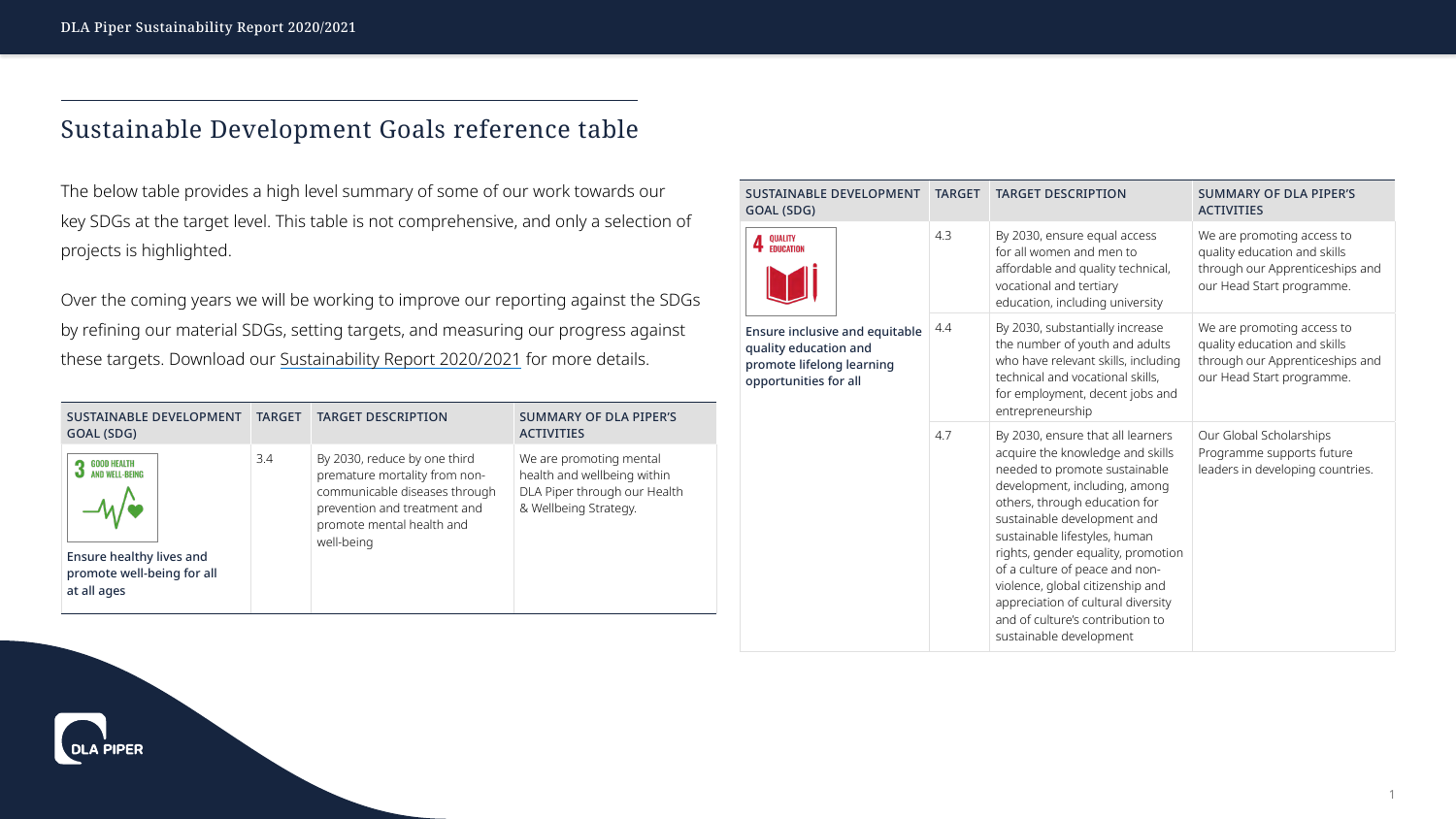| <b>SUSTAINABLE DEVELOPMENT</b><br>GOAL (SDG) | <b>TARGET</b> | <b>TARGET DESCRIPTION</b>                                                                                                                                                                                                                                                                                                                                                                                                                                          | <b>SUMMARY OF DLA PIPER'S</b><br><b>ACTIVITIES</b>                                                            |
|----------------------------------------------|---------------|--------------------------------------------------------------------------------------------------------------------------------------------------------------------------------------------------------------------------------------------------------------------------------------------------------------------------------------------------------------------------------------------------------------------------------------------------------------------|---------------------------------------------------------------------------------------------------------------|
| <b>QUALITY</b><br><b>EDUCATION</b>           | 4.b           | By 2020, substantially<br>expand globally the number<br>of scholarships available to<br>developing countries, in particular<br>least developed countries,<br>small island developing States<br>and African countries, for<br>enrolment in higher education,<br>including vocational training and<br>information and communications<br>technology, technical, engineering<br>and scientific programmes, in<br>developed countries and other<br>developing countries | Our Global Scholarships<br>Programme supports around<br>50 law students in developing<br>countries each year. |

| <b>SUSTAINABLE DEVELOPMENT</b><br>GOAL (SDG)                                                 | <b>TARGET</b> | <b>TARGET DESCRIPTION</b>                                                    | <b>SUMMARY OF DLA PIPER'S</b><br><b>ACTIVITIES</b>                                                                                                                                                                                                                                                                                                                                                                                                                                                                                                                                                                                                                                 |
|----------------------------------------------------------------------------------------------|---------------|------------------------------------------------------------------------------|------------------------------------------------------------------------------------------------------------------------------------------------------------------------------------------------------------------------------------------------------------------------------------------------------------------------------------------------------------------------------------------------------------------------------------------------------------------------------------------------------------------------------------------------------------------------------------------------------------------------------------------------------------------------------------|
| GENDER<br>5<br><b>EQUALITY</b><br>Achieve gender equality and<br>empower all women and girls | 5.1           | End all forms of discrimination<br>against all women and<br>girls everywhere | Our Pro Bono practice supports<br>several projects aiming to end<br>discrimination against women<br>and girls, including research<br>to support ratification of<br>legislation that promotes equal<br>employment for women in a<br>developing country in Africa, a<br>review of national laws and how<br>they may contribute to gender<br>discrimination in middle eastern<br>countries, analysis of legislation<br>and regulations influencing<br>women's capacities and decision<br>to participate in the workforce<br>and start businesses in 189<br>economies around the world, as<br>well as training and support to a<br>women's university moot team in<br>the Middle East. |

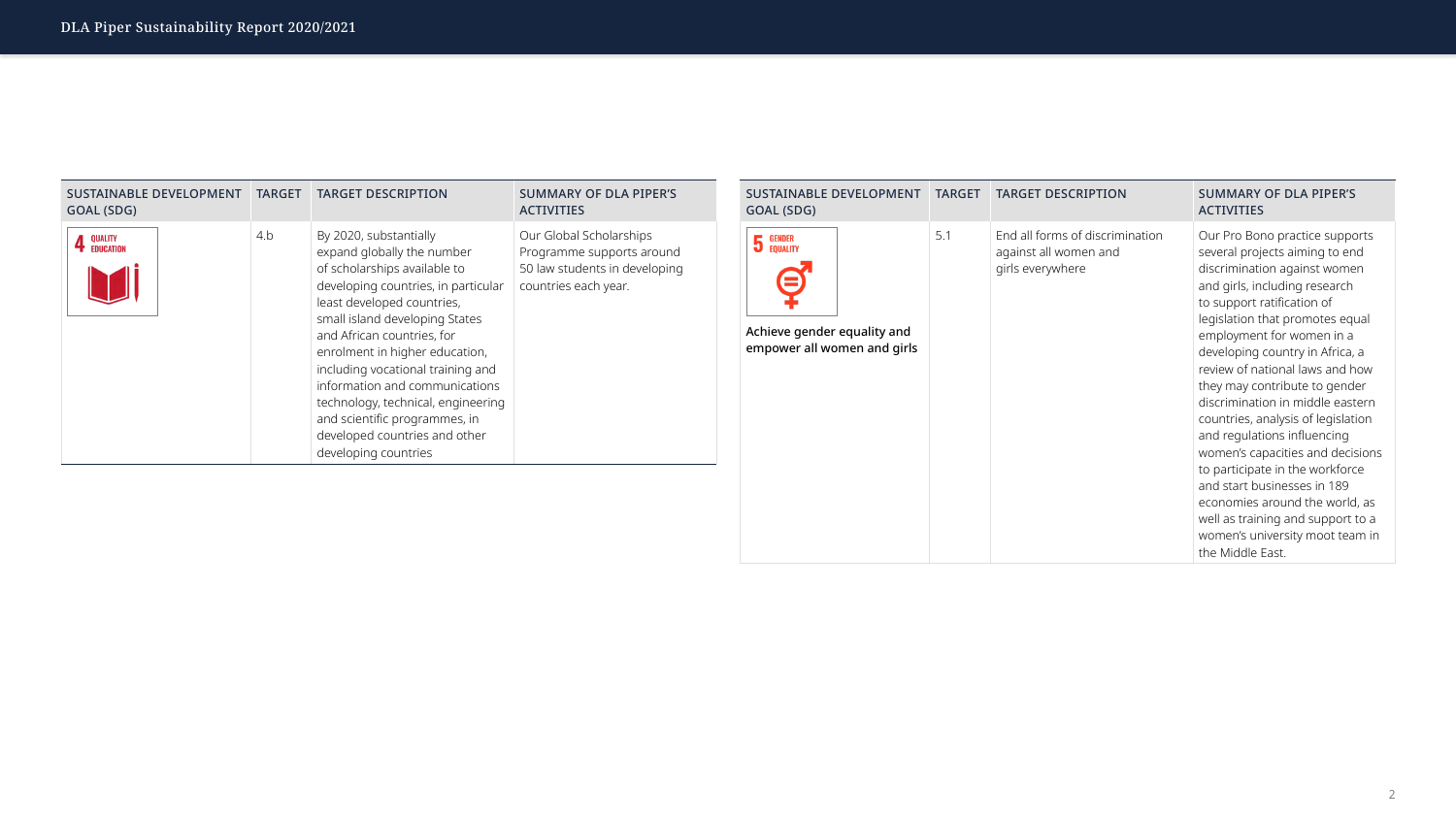| <b>SUSTAINABLE DEVELOPMENT</b><br>GOAL (SDG) | <b>TARGET</b> | <b>TARGET DESCRIPTION</b>                                                                                                                                                   | <b>SUMMARY OF DLA PIPER'S</b><br><b>ACTIVITIES</b>                                                                                                                                                                                                                                                                                                                                                                                                                                                    | <b>SUSTAINABLE DEVELOPMENT</b><br>GOAL (SDG) | <b>TARGET</b> | <b>TARGET DESCRIPTION</b>                                                                                                                                                                                                                                                                                                 | <b>SUMMARY OF DLA PIPER'S</b><br><b>ACTIVITIES</b>                                                                                                                                                                                                                                                                                                                                                                                                                                            |
|----------------------------------------------|---------------|-----------------------------------------------------------------------------------------------------------------------------------------------------------------------------|-------------------------------------------------------------------------------------------------------------------------------------------------------------------------------------------------------------------------------------------------------------------------------------------------------------------------------------------------------------------------------------------------------------------------------------------------------------------------------------------------------|----------------------------------------------|---------------|---------------------------------------------------------------------------------------------------------------------------------------------------------------------------------------------------------------------------------------------------------------------------------------------------------------------------|-----------------------------------------------------------------------------------------------------------------------------------------------------------------------------------------------------------------------------------------------------------------------------------------------------------------------------------------------------------------------------------------------------------------------------------------------------------------------------------------------|
| <b>5</b> GENDER                              | 5.2           | Eliminate all forms of violence<br>against all women and girls in<br>the public and private spheres,<br>including trafficking and sexual<br>and other types of exploitation | Our lawyers participate in<br>several clinics around the world<br>that directly assist individuals<br>to escape violence in their<br>homes, and provide advice<br>and representation to victims<br>of sexual harassment and sex<br>discrimination to seek remedies.<br>We've also carried out several<br>research projects, including<br>to capture government and<br>civil society's response to the<br>issues of domestic violence<br>during the COVID-19 pandemic,<br>and to help end exploitation | <b>5</b> GENDER<br>Ξ                         | 5.5           | Ensure women's full and<br>effective participation and equal<br>opportunities for leadership at<br>all levels of decision-making in<br>political, economic and public life                                                                                                                                                | We've set a target to reach<br>40% of women in our<br>partnership by 2030.<br>We run pro bono projects that<br>support women in setting<br>up businesses, participate in<br>clinics that support victims of<br>sexual harassment and sexual<br>discrimination, and have<br>conducted legal research focused<br>on reviewing legal, policy and<br>administrative barriers preventing<br>refugee women from being able<br>to work or establish businesses in<br>high refugee hosting countries. |
|                                              | 5.3           | Eliminate all harmful practices,<br>such as child, early and forced<br>marriage and female genital<br>mutilation                                                            | of children in sex work.<br>We've carried out research with<br>the aim to draw attention to<br>the problem of Female Genital<br>Mutiliation (FGM) and to advocate<br>for its elimination. We've also<br>represented women asylum<br>seekers who were subject to FGM.                                                                                                                                                                                                                                  |                                              | 5.6           | Ensure universal access to sexual<br>and reproductive health and<br>reproductive rights as agreed in<br>accordance with the Programme<br>of Action of the International<br>Conference on Population and<br>Development and the Beijing<br>Platform for Action and the<br>outcome documents of their<br>review conferences | We have conducted research<br>on surrogacy in Cambodia,<br>and on access to reproductive<br>healthcare, as well as research<br>on adolescent age of consent,<br>adolescent access to reproductive<br>healthcare and information in<br>multiple African countries, and<br>research on advertising and public<br>dissemination of abortion services<br>and access to IVF or IUI treatment<br>in the EU.                                                                                         |



## hting ble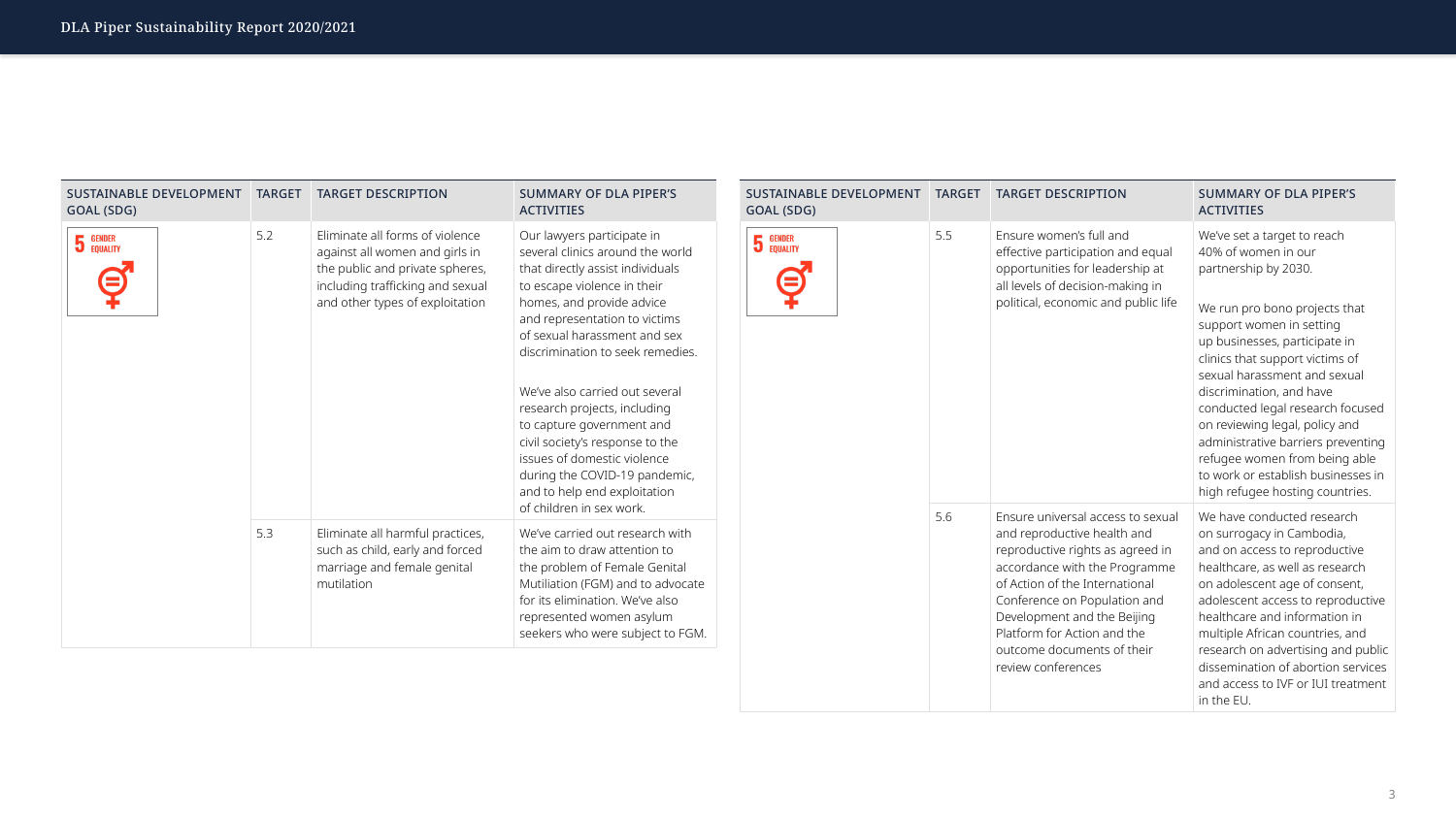| <b>SUSTAINABLE DEVELOPMENT</b><br>GOAL (SDG) | TARGET | <b>TARGET DESCRIPTION</b>                                                                                                                                                                                                                                          | <b>SUMMARY OF DLA PIPER'S</b><br><b>ACTIVITIES</b>                                                                          | <b>SUSTAINABLE DEVELOPMENT</b><br>GOAL (SDG)                                                                     | <b>TARGET</b> | <b>TARGET DESCRIPTION</b>                                                                                                                                                                                    | <b>SUMMARY OF DLA PIPER'S</b><br><b>ACTIVITIES</b>                                                                                                                                                                                       |
|----------------------------------------------|--------|--------------------------------------------------------------------------------------------------------------------------------------------------------------------------------------------------------------------------------------------------------------------|-----------------------------------------------------------------------------------------------------------------------------|------------------------------------------------------------------------------------------------------------------|---------------|--------------------------------------------------------------------------------------------------------------------------------------------------------------------------------------------------------------|------------------------------------------------------------------------------------------------------------------------------------------------------------------------------------------------------------------------------------------|
| <b>5</b> GENDER                              | 5.a    | Undertake reforms to give<br>women equal rights to economic<br>resources, as well as access to<br>ownership and control over land<br>and other forms of property,<br>financial services, inheritance and<br>natural resources, in accordance<br>with national laws | We carried out research on<br>barriers faced by women refugees<br>in OECD countries.                                        | <b>O</b> DECENT WORK AND<br><b>O</b> ECONOMIC GROWTH<br>Promote sustained, inclusive<br>and sustainable economic | 8.2           | Achieve higher levels of<br>economic productivity through<br>diversification, technological<br>upgrading and innovation,<br>including through a focus<br>on high-value added and<br>labour-intensive sectors | We are working to develop<br>a procurement platform<br>for businesses in Least<br>Developed Countries to<br>enable them to connect with<br>multinational businesses and<br>to diversify supply chains.                                   |
|                                              | 5.c    | Adopt and strengthen sound<br>policies and enforceable<br>legislation for the promotion<br>of gender equality and the<br>empowerment of all women and<br>girls at all levels                                                                                       | We carried out a study on critical<br>lessons and good practices<br>emerging from reforming the<br>minimum age of marriage. | growth, full and productive<br>employment and decent work 8.5<br>for all                                         |               |                                                                                                                                                                                                              | By 2030, achieve full and<br>productive employment and<br>decent work for all women and<br>men, including for young people<br>and persons with disabilities, and<br>equal pay for work of equal value                                    |
|                                              |        |                                                                                                                                                                                                                                                                    |                                                                                                                             |                                                                                                                  | 8.6           | By 2020, substantially reduce<br>the proportion of youth not in<br>employment, education or training   programmes support the                                                                                | Our apprenticeships, Head<br>Start and Global Scholarships<br>education and employment of<br>young people globally. We also<br>provide lectures, internships, ar<br>practical legal skills training for<br>young people around the world |

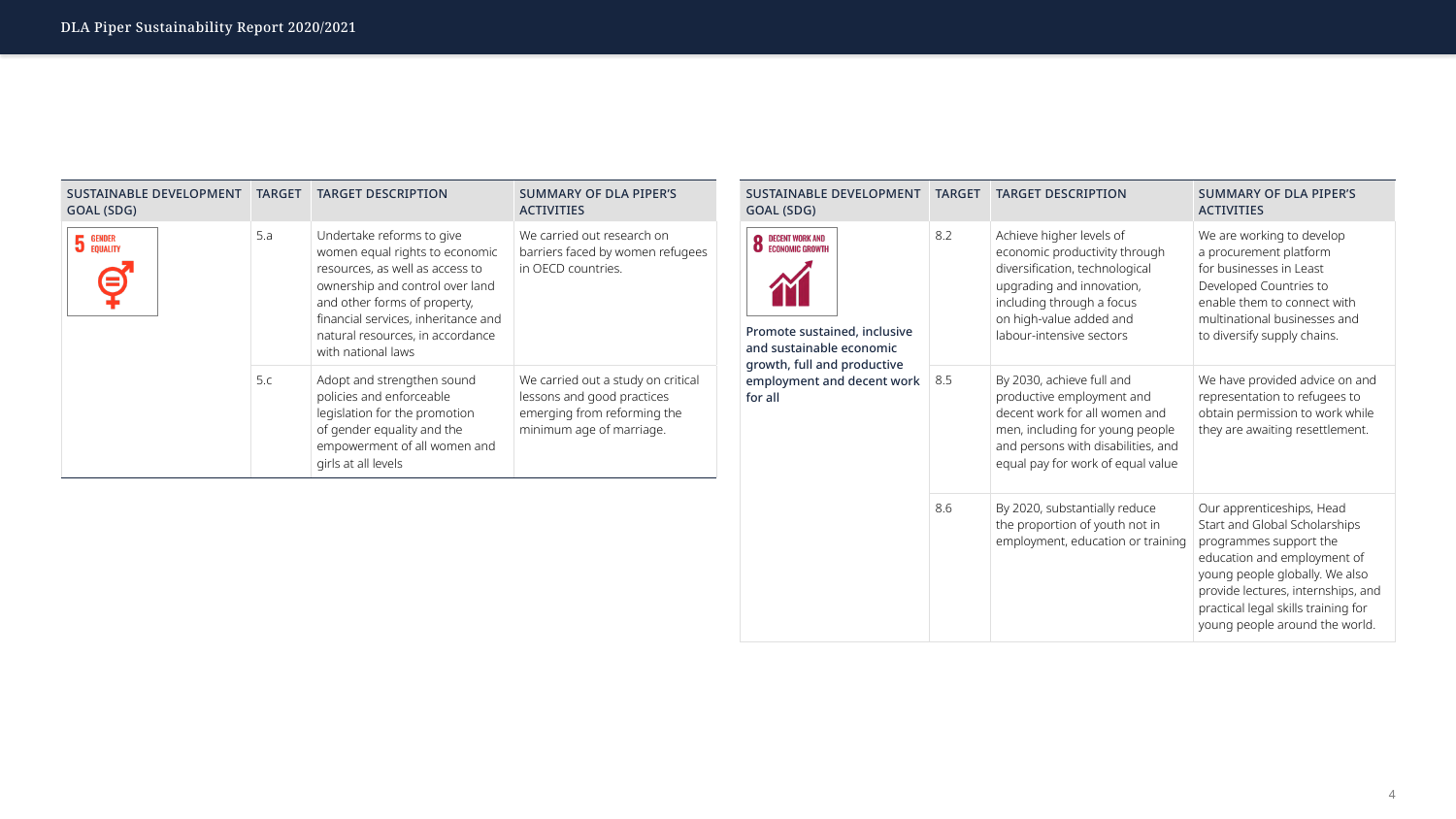

| <b>SUSTAINABLE DEVELOPMENT</b><br>GOAL (SDG) | <b>TARGET</b>                                                                                                                                                                                                                                                                                                                                                                                                                                                                                                                                                                       | <b>TARGET DESCRIPTION</b>                                                                                                                                                                                                                                         | <b>SUMMARY OF DLA PIPER'S</b><br><b>ACTIVITIES</b>                                                                                                                                                                                                                  | <b>SUSTAINABLE DEVELOPMENT</b><br>GOAL (SDG) | <b>TARGET</b>                                                                                                                                                                                                                                        | <b>TARGET DESCRIPTION</b>                                                                                                                                                                          | <b>SUMMARY OF DLA PIPER'S</b><br><b>ACTIVITIES</b>                                                                                                                                              |
|----------------------------------------------|-------------------------------------------------------------------------------------------------------------------------------------------------------------------------------------------------------------------------------------------------------------------------------------------------------------------------------------------------------------------------------------------------------------------------------------------------------------------------------------------------------------------------------------------------------------------------------------|-------------------------------------------------------------------------------------------------------------------------------------------------------------------------------------------------------------------------------------------------------------------|---------------------------------------------------------------------------------------------------------------------------------------------------------------------------------------------------------------------------------------------------------------------|----------------------------------------------|------------------------------------------------------------------------------------------------------------------------------------------------------------------------------------------------------------------------------------------------------|----------------------------------------------------------------------------------------------------------------------------------------------------------------------------------------------------|-------------------------------------------------------------------------------------------------------------------------------------------------------------------------------------------------|
| <b>8</b> DECENT WORK AND ECONOMIC GROWTH     | 8.7<br>Take immediate and effective<br>In our own operations we are<br>continuously strengthening<br>measures to eradicate forced<br>labour, end modern slavery and<br>our procurement management<br>human trafficking and secure the<br>systems to ensure we are<br>prohibition and elimination of<br>effectively managing any risks of<br>forced labour, modern slavery,<br>the worst forms of child labour,<br>child labour or human trafficking<br>including recruitment and use of<br>child soldiers, and by 2025 end<br>in our supply chain.<br>child labour in all its forms | <b>8</b> DECENT WORK AND ECONOMIC GROWTH                                                                                                                                                                                                                          |                                                                                                                                                                                                                                                                     |                                              | We've also seconded a lawyer<br>for one day every two weeks<br>to support a charity that<br>investigates and rescues victims<br>from situations of modern<br>slavery in the UK and helps<br>them with rehabilitation and<br>claims for compensation. |                                                                                                                                                                                                    |                                                                                                                                                                                                 |
|                                              |                                                                                                                                                                                                                                                                                                                                                                                                                                                                                                                                                                                     |                                                                                                                                                                                                                                                                   | Our pro bono practice has<br>conducted research on trafficking<br>and labour abuse, advocated<br>for accessible compensation<br>schemes for victims of human<br>trafficking, supported workers<br>in the construction industry to<br>better understand the relevant |                                              | 8.8                                                                                                                                                                                                                                                  | Protect labour rights and<br>promote safe and secure working<br>environments for all workers,<br>including migrant workers, in<br>particular women migrants, and<br>those in precarious employment | Our Know Your Rights program<br>provides basic legal education a<br>empowerment to asylum seeker<br>migrants, refugees and First<br>Nations People, including sessic<br>focusing on employment. |
|                                              |                                                                                                                                                                                                                                                                                                                                                                                                                                                                                                                                                                                     | local labour law, and has provided<br>ad-hoc pro bono support on the<br>issue of seafarer abandonment,<br>which is where crews have been<br>abandoned by the owner onboard<br>their vessel without pay, often<br>without provisions, or a way of<br>getting home. |                                                                                                                                                                                                                                                                     | 8.10                                         | Strengthen the capacity of<br>domestic financial institutions to<br>encourage and expand access to<br>banking, insurance and financial<br>services for all                                                                                           | We've supported refugees and<br>asylum seekers to identify local<br>banking arrangements that are<br>available for them.                                                                           |                                                                                                                                                                                                 |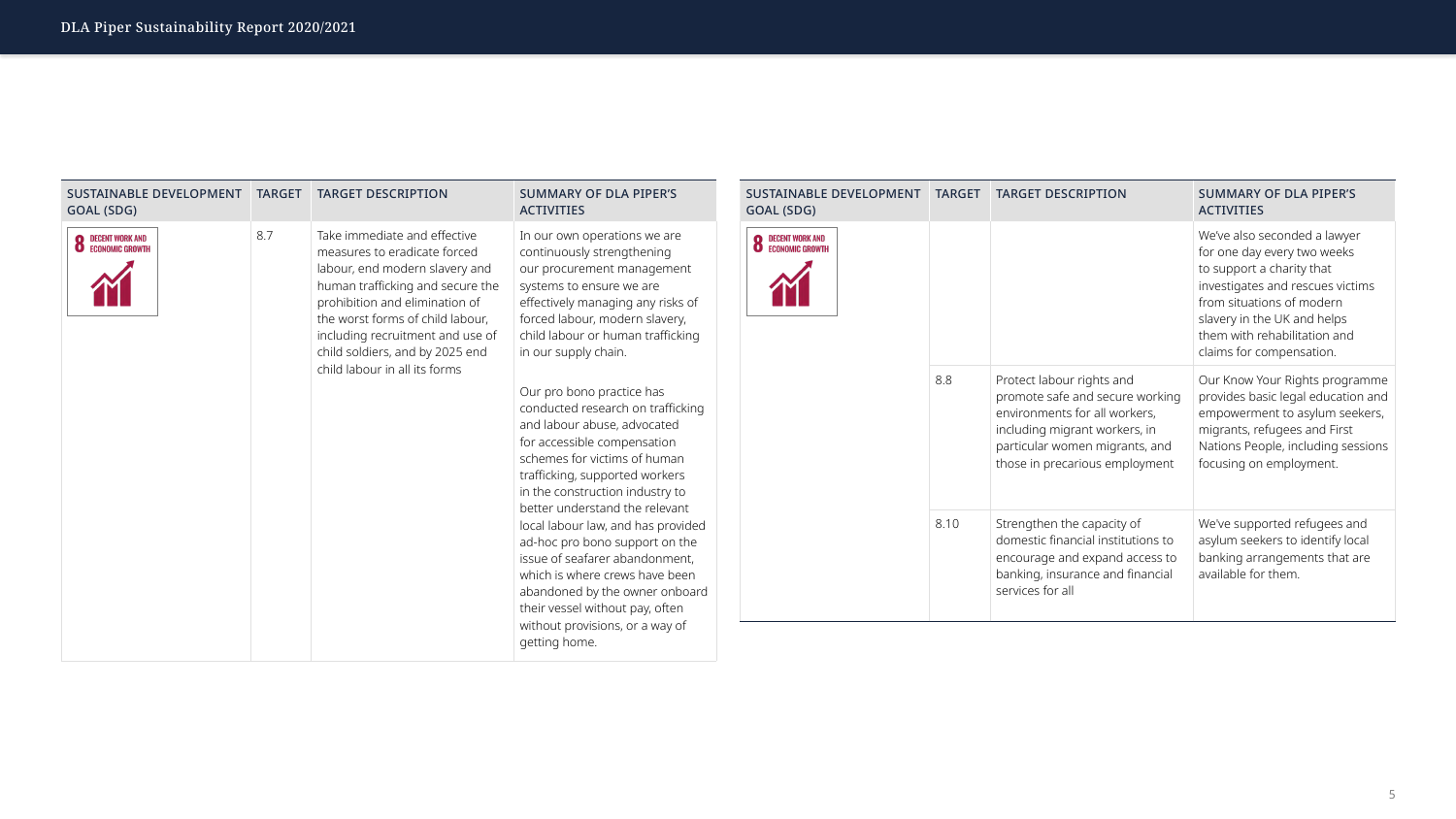

hich ding

| <b>SUSTAINABLE DEVELOPMENT</b><br>GOAL (SDG) |  | <b>TARGET</b> | <b>TARGET DESCRIPTION</b>                                                                                                                                                                                                     | <b>SUMMARY OF DLA PIPER'S</b><br><b>ACTIVITIES</b>                                                                                                                                                                                                                                                                                                                                                                                                                                                                                                                                                                                                                                                                                                                                                                          |  |  |
|----------------------------------------------|--|---------------|-------------------------------------------------------------------------------------------------------------------------------------------------------------------------------------------------------------------------------|-----------------------------------------------------------------------------------------------------------------------------------------------------------------------------------------------------------------------------------------------------------------------------------------------------------------------------------------------------------------------------------------------------------------------------------------------------------------------------------------------------------------------------------------------------------------------------------------------------------------------------------------------------------------------------------------------------------------------------------------------------------------------------------------------------------------------------|--|--|
| <b>REDUCED</b><br><b>INEQUALITIES</b>        |  | 10.3          | Ensure equal opportunity and<br>reduce inequalities of outcome,<br>including by eliminating<br>discriminatory laws, policies<br>and practices and promoting<br>appropriate legislation, policies<br>and action in this regard | Many of our pro bono and<br>societal investment programme<br>aim to reduce inequality. For<br>example, our Global Scholarship<br>Programme supports law studer<br>in less developed countries to<br>become leaders and improve<br>governance in their home<br>countries. We run a number of<br>clinics that support vulnerable<br>individuals, including supportine<br>deaf children and their families<br>with their applications for disabi<br>living allowance, supporting<br>refugees to challenge delays by<br>the UK Home Office in processir<br>their applications so that the<br>'no recourse to public funds'<br>condition can be removed, which<br>denies them access to majority<br>of welfare benefits, and providin<br>advice and representation to<br>victims of sexual harassment<br>and sex discrimination. |  |  |
|                                              |  | 10.4          | Adopt policies, especially fiscal,<br>wage and social protection<br>policies, and progressively achieve<br>greater equality                                                                                                   | We've seconded a lawyer to<br>Economic Justice Australia<br>to analyse legislative<br>amendments in relation to<br>social security rights, with the<br>aim to promote law reform.                                                                                                                                                                                                                                                                                                                                                                                                                                                                                                                                                                                                                                           |  |  |

| <b>SUSTAINABLE DEVELOPMENT</b><br>GOAL (SDG)                                                          | <b>TARGET</b> | <b>TARGET DESCRIPTION</b>                                                                                                                                                                            | <b>SUMMARY OF DLA PIPER'S</b><br><b>ACTIVITIES</b>                                                                                                                                                                                                                                                                                                                                                                                                                                                                                                                                                                                 |
|-------------------------------------------------------------------------------------------------------|---------------|------------------------------------------------------------------------------------------------------------------------------------------------------------------------------------------------------|------------------------------------------------------------------------------------------------------------------------------------------------------------------------------------------------------------------------------------------------------------------------------------------------------------------------------------------------------------------------------------------------------------------------------------------------------------------------------------------------------------------------------------------------------------------------------------------------------------------------------------|
| REDUCED<br>INEQUALITIES<br>$\left( \equiv \right)$<br>Reduce inequality within<br>and among countries | 10.2          | By 2030, empower and promote<br>the social, economic and political<br>inclusion of all, irrespective of<br>age, sex, disability, race, ethnicity,<br>origin, religion or economic or<br>other status | We've provided advice and<br>representation to refugees to<br>obtain permission to work while<br>they are waiting for resettlement.<br>We've supported minority-<br>owned businesses through pro<br>bono advice, support, training<br>and networking. We run a legal<br>education programme for<br>refugees which empowers their<br>inclusion in society.<br>We've also supported a<br>professional mentoring<br>programme designed to<br>empower women refugees<br>by working directly with them<br>to support their confidence,<br>aspirations and professional<br>networks, and to support their<br>efforts towards employment. |

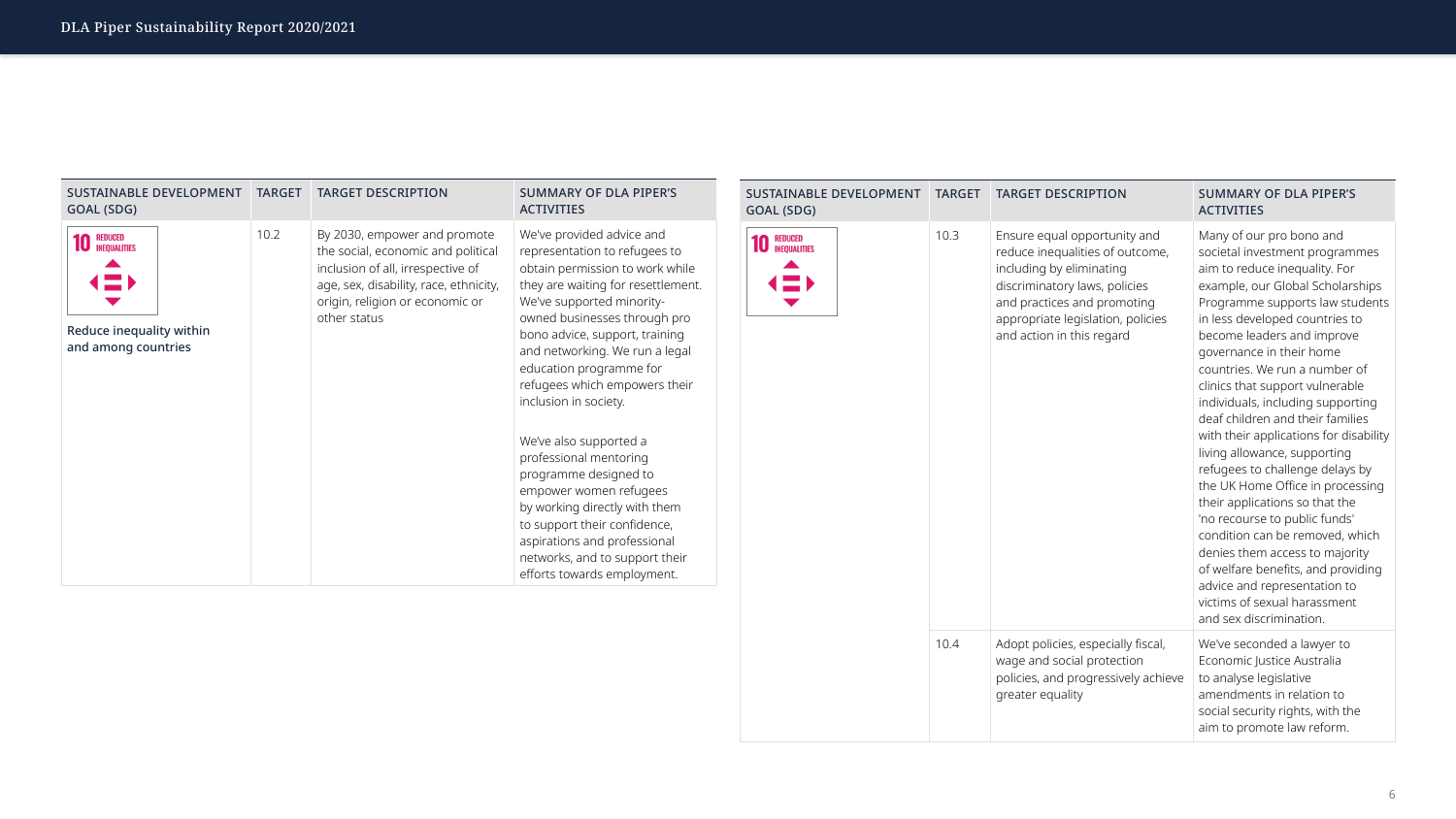

| SUSTAINABLE DEVELOPMENT<br>GOAL (SDG)                        | <b>TARGET</b> | <b>TARGET DESCRIPTION</b>                                                                           | <b>SUMMARY OF DLA PIPER'S</b><br><b>ACTIVITIES</b>                                                                                                                                                                                                                                                                                                                  |  | <b>SUSTAINABLE DEVELOPMENT</b><br>GOAL (SDG)                        | <b>TARGET</b>                                                                                              | <b>TARGET DESCRIPTION</b>                                                                                                                                                              | <b>SUMMARY OF DLA PIPER'S</b><br><b>ACTIVITIES</b>                                                                                                                                                                                                                              |  |  |      |                                                                                                                                                                                         |                                                                                                                                                           |  |  |  |                                                |  |      |                                                                                          |                                                                        |
|--------------------------------------------------------------|---------------|-----------------------------------------------------------------------------------------------------|---------------------------------------------------------------------------------------------------------------------------------------------------------------------------------------------------------------------------------------------------------------------------------------------------------------------------------------------------------------------|--|---------------------------------------------------------------------|------------------------------------------------------------------------------------------------------------|----------------------------------------------------------------------------------------------------------------------------------------------------------------------------------------|---------------------------------------------------------------------------------------------------------------------------------------------------------------------------------------------------------------------------------------------------------------------------------|--|--|------|-----------------------------------------------------------------------------------------------------------------------------------------------------------------------------------------|-----------------------------------------------------------------------------------------------------------------------------------------------------------|--|--|--|------------------------------------------------|--|------|------------------------------------------------------------------------------------------|------------------------------------------------------------------------|
| <b>10 REDUCED</b><br><b>INEQUALITIES</b><br>$\blacktriangle$ | 10.7          | Facilitate orderly, safe, regular<br>and responsible migration and<br>mobility of people, including | We work on a number of<br>statelessness projects, including<br>providing an annotated legislation                                                                                                                                                                                                                                                                   |  |                                                                     |                                                                                                            |                                                                                                                                                                                        |                                                                                                                                                                                                                                                                                 |  |  |      |                                                                                                                                                                                         |                                                                                                                                                           |  |  |  | <b>12 RESPONSIBLE</b><br><b>AND PRODUCTION</b> |  | 12.2 | By 2030, achieve the sustainable<br>management and efficient use of<br>natural resources | We have a target to divert 95% of<br>waste away from landfill by 2025. |
| $\left( \equiv \right)$                                      |               | through the implementation<br>of planned and well-managed<br>migration policies                     | quide to the Vietnamese living<br>in Cambodia in order to educate<br>the population on pathways<br>to citizenship; research on<br>international displacement in<br>the Asia Pacific region; helping<br>ISI to populate the world's first<br>statelessness database that<br>tracks UN bodies' responses<br>and commentary in relation<br>to statelessness; reviewing |  | <b>Ensure sustainable</b><br>consumption and<br>production patterns | 12.3                                                                                                       | By 2030, halve per capita global<br>food waste at the retail and<br>consumer levels and reduce food<br>losses along production and<br>supply chains, including post-<br>harvest losses | We have a target to divert 95% of<br>waste away from landfill by 2025,<br>this includes reducing food waste<br>in our canteens.                                                                                                                                                 |  |  |      |                                                                                                                                                                                         |                                                                                                                                                           |  |  |  |                                                |  |      |                                                                                          |                                                                        |
|                                                              |               |                                                                                                     |                                                                                                                                                                                                                                                                                                                                                                     |  | 12.5                                                                | By 2030, substantially reduce<br>waste generation through<br>prevention, reduction, recycling<br>and reuse | We have a target to divert 95% of<br>waste away from landfill by 2025.                                                                                                                 |                                                                                                                                                                                                                                                                                 |  |  |      |                                                                                                                                                                                         |                                                                                                                                                           |  |  |  |                                                |  |      |                                                                                          |                                                                        |
|                                                              |               |                                                                                                     |                                                                                                                                                                                                                                                                                                                                                                     |  |                                                                     |                                                                                                            |                                                                                                                                                                                        | citizenship-stripping laws<br>in Australia; supporting a<br>statelessness NGO in Nepal; and<br>others. We also undertake Family<br>Reunion applications for refugees<br>in the UK with family members in<br>other jurisdictions who have been<br>separated by war and conflict. |  |  | 12.6 | Encourage companies, especially<br>large and transnational<br>companies, to adopt sustainable<br>practices and to integrate<br>sustainability information into<br>their reporting cycle | We have set environmental<br>targets, including an externally<br>validated science-based target,<br>and have begun reporting on our<br>progress annually. |  |  |  |                                                |  |      |                                                                                          |                                                                        |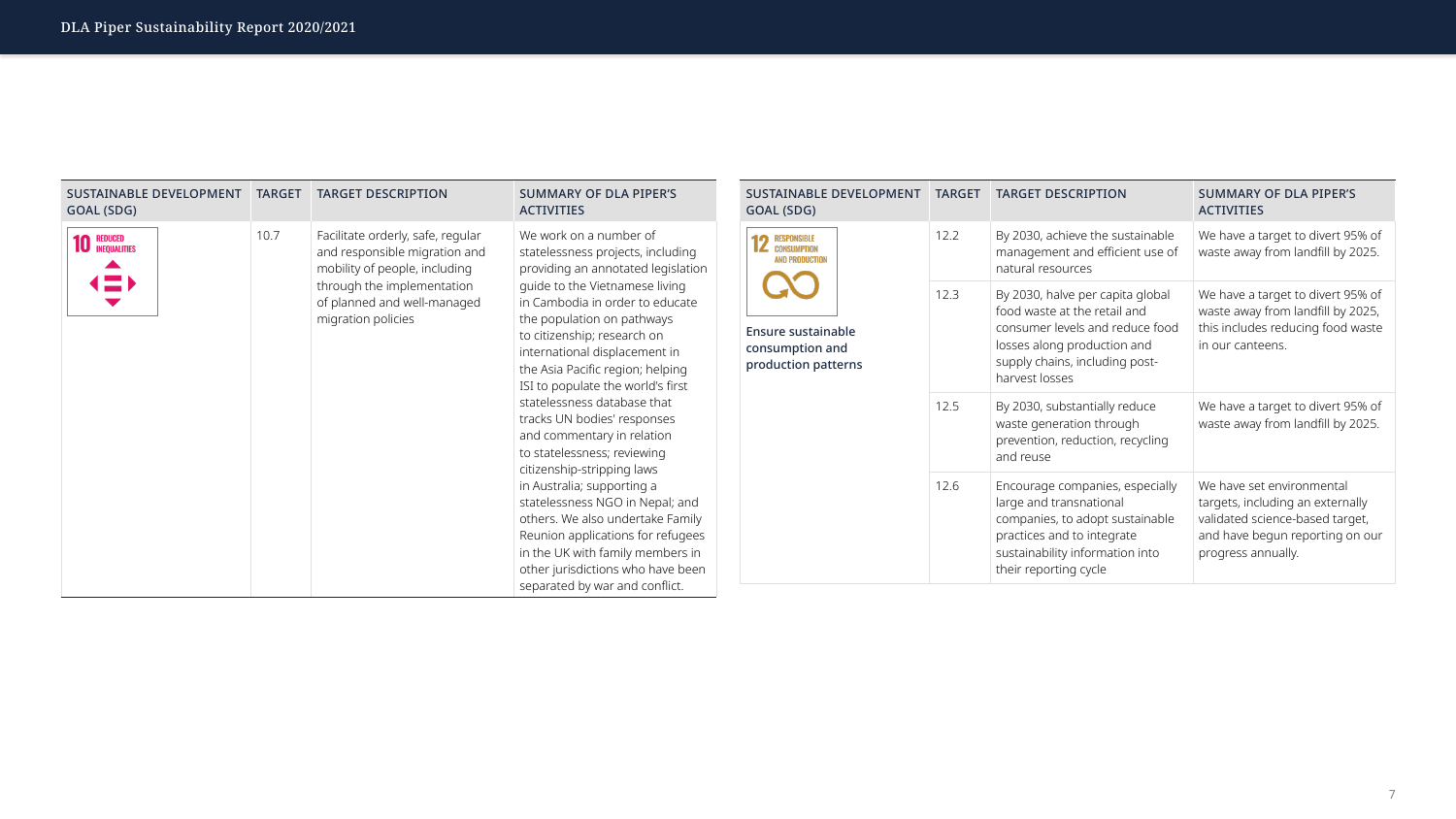| GOAL (SDG)                                                        | <b>SUSTAINABLE DEVELOPMENT</b> |      | <b>TARGET DESCRIPTION</b>                                                                                               | <b>SUMMARY OF DLA PIPER'S</b><br><b>ACTIVITIES</b>                                                                                                                                                                                                                                                                                                                                                                                |
|-------------------------------------------------------------------|--------------------------------|------|-------------------------------------------------------------------------------------------------------------------------|-----------------------------------------------------------------------------------------------------------------------------------------------------------------------------------------------------------------------------------------------------------------------------------------------------------------------------------------------------------------------------------------------------------------------------------|
| <b>CLIMATE</b><br>13<br><b>ACTION</b>                             |                                | 13.1 | Strengthen resilience and<br>adaptive capacity to climate-<br>related hazards and natural<br>disasters in all countries | We've conducted research on<br>internal displacement in the Asia<br>Pacific region, which will be used<br>to advocate for more adaptive<br>policies in the region.                                                                                                                                                                                                                                                                |
| Take urgent action to<br>combat climate change<br>and its impacts |                                | 13.2 | Integrate climate change<br>measures into national policies,<br>strategies and planning                                 | We've conducted comparative<br>research on whether local<br>corporate laws in certain<br>jurisdictions already set<br>objectives for entities regarding<br>the protection of climate, we've<br>drafted a report on the gaps in<br>environmental and climate law<br>post-Brexit, and we've conducted<br>a review of a developing country<br>climate change bill to promote<br>domestication of international<br>climate standards. |



| <b>SUSTAINABLE DEVELOPMENT</b><br>GOAL (SDG)                      | <b>TARGET</b> | <b>TARGET DESCRIPTION</b>                                                                                                                                        | <b>SUMMARY OF DLA PIPER'S</b><br><b>ACTIVITIES</b>                                                                                                                                                                                                                                                                                                                                                                                                                                     |
|-------------------------------------------------------------------|---------------|------------------------------------------------------------------------------------------------------------------------------------------------------------------|----------------------------------------------------------------------------------------------------------------------------------------------------------------------------------------------------------------------------------------------------------------------------------------------------------------------------------------------------------------------------------------------------------------------------------------------------------------------------------------|
| <b>RESPONSIBLE</b><br><b>CONSUMPTION</b><br><b>AND PRODUCTION</b> | 12.7          | Promote public procurement<br>practices that are sustainable, in<br>accordance with national policies<br>and priorities                                          | We've recently updated our<br>Sustainable Procurement policy<br>to align with our sustainability<br>ambitions. We have identified<br>carbon hot spots in our supply<br>chain and are developing an<br>engagement plan to work<br>with our key suppliers to<br>reduce their carbon footprint<br>(our Scope 3 emissions).                                                                                                                                                                |
|                                                                   | 12.8          | By 2030, ensure that people<br>everywhere have the relevant<br>information and awareness for<br>sustainable development and<br>lifestyles in harmony with nature | We have launched an internal<br>campaign (eMission 2030) to<br>engage all DLA Piper people in<br>our efforts to meet our science-<br>based target for carbon reduction.<br>The campaign provides quarterly<br>updates to all staff about how<br>we are performing against our<br>targets, highlights different<br>impact areas, and engages over<br>150 local champions who work<br>to implement and communicate<br>climate mitigating actions at our<br>offices throughout the world. |

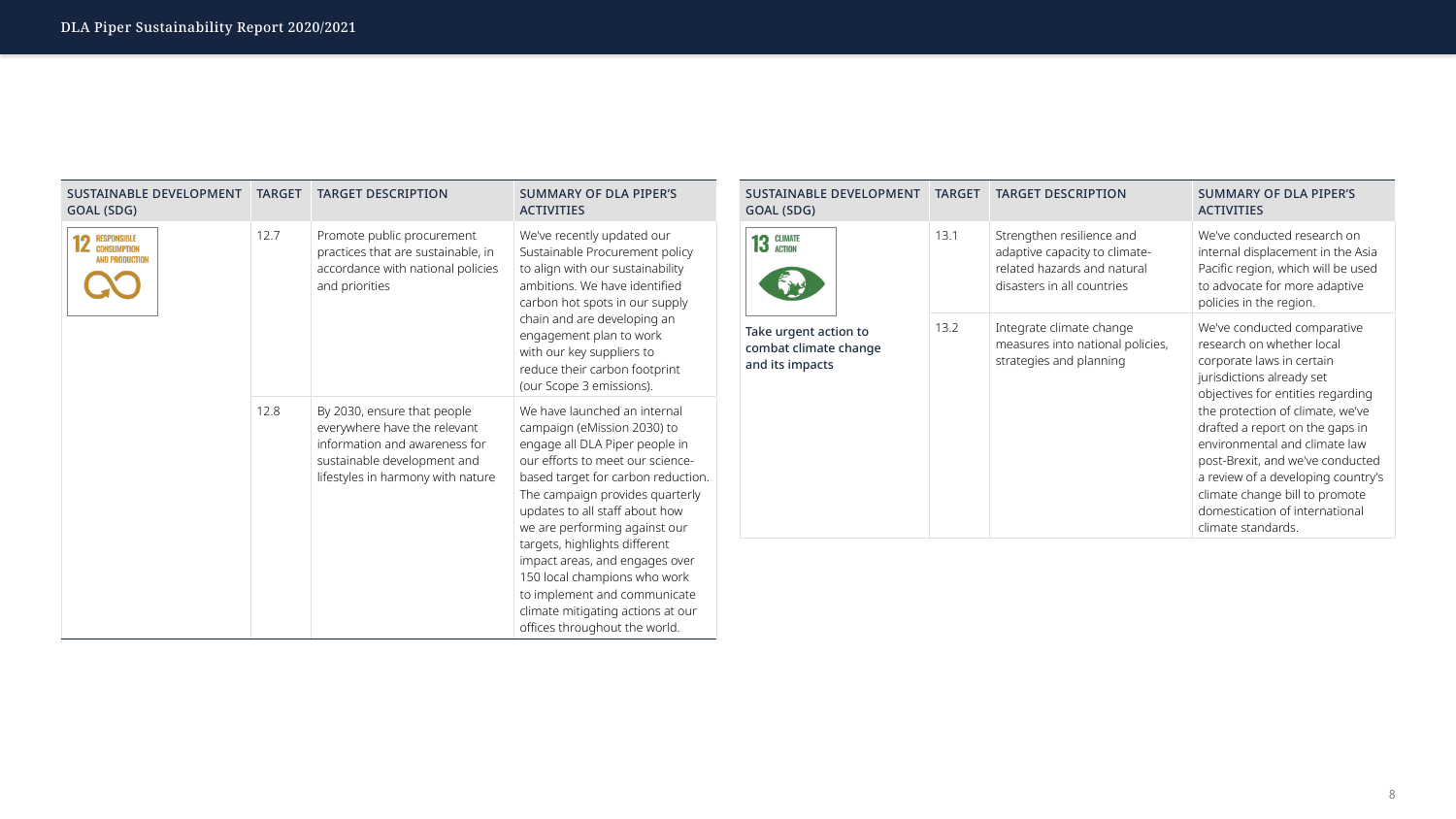| <b>SUSTAINABLE DEVELOPMENT</b><br><b>GOAL (SDG)</b>                                            | <b>TARGET</b><br><b>TARGET DESCRIPTION</b> |                                                                                                                                                                                                                                                                                                                                                                                                           | <b>SUMMARY OF DLA PIPER'S</b><br><b>ACTIVITIES</b>                                                                                                                                                                                        |
|------------------------------------------------------------------------------------------------|--------------------------------------------|-----------------------------------------------------------------------------------------------------------------------------------------------------------------------------------------------------------------------------------------------------------------------------------------------------------------------------------------------------------------------------------------------------------|-------------------------------------------------------------------------------------------------------------------------------------------------------------------------------------------------------------------------------------------|
| 14 LIFE BELOW WATER<br>$\infty$<br>Conserve and sustainably use<br>the oceans, seas and marine | 14.2                                       | By 2020, sustainably manage<br>and protect marine and coastal<br>ecosystems to avoid significant<br>adverse impacts, including by<br>strengthening their resilience, and<br>take action for their restoration<br>in order to achieve healthy and<br>productive oceans                                                                                                                                     | We supported a consortium of<br>conservation organisations in<br>negotiation with the Governmer<br>of Tristan da Cunha to create the<br>largest marine protected zone<br>(MPZ) in the Atlantic Ocean and<br>the fourth largest worldwide. |
| resources for sustainable<br>development                                                       | 14.4                                       | By 2020, effectively regulate<br>harvesting and end overfishing,<br>illegal, unreported and<br>unregulated fishing and<br>destructive fishing practices<br>and implement science-based<br>management plans, in order to<br>restore fish stocks in the shortest<br>time feasible, at least to levels<br>that can produce maximum<br>sustainable yield as determined by<br>their biological characteristics | We supported a consortium of<br>conservation organisations in<br>negotiation with the Governmer<br>of Tristan da Cunha to create the<br>largest marine protected zone<br>(MPZ) in the Atlantic Ocean and<br>the fourth largest worldwide. |
|                                                                                                | 14.5                                       | By 2020, conserve at least<br>10 per cent of coastal and<br>marine areas, consistent with<br>national and international<br>law and based on the best<br>available scientific information                                                                                                                                                                                                                  | We supported a consortium of<br>conservation organisations in<br>negotiation with the Governmer<br>of Tristan da Cunha to create the<br>largest marine protected zone<br>(MPZ) in the Atlantic Ocean and<br>the fourth largest worldwide. |



| <b>SUSTAINABLE DEVELOPMENT</b><br>GOAL (SDG) | <b>TARGET</b> | <b>TARGET DESCRIPTION</b>                                                                                                                                              | <b>SUMMARY OF DLA PIPER'S</b><br><b>ACTIVITIES</b>                                                                                                                                                                                                                                                                                                                                                                                                                                                                                                                                                                  |
|----------------------------------------------|---------------|------------------------------------------------------------------------------------------------------------------------------------------------------------------------|---------------------------------------------------------------------------------------------------------------------------------------------------------------------------------------------------------------------------------------------------------------------------------------------------------------------------------------------------------------------------------------------------------------------------------------------------------------------------------------------------------------------------------------------------------------------------------------------------------------------|
| <b>CLIMATE</b><br><b>ACTION</b>              | 13.3          | Improve education, awareness-<br>raising and human and<br>institutional capacity on<br>climate change mitigation,<br>adaptation, impact reduction<br>and early warning | In addition to working towards<br>our science-based target for<br>carbon reduction and engaging<br>all our people in these efforts, we<br>also run a number of pro bono<br>programmes that aim to improve<br>education on climate change. For<br>example, a team of our lawyers<br>has worked to develop a training<br>on the Aarhus convention and<br>enviromental justice, another<br>team assisted on a project to draft<br>a bill to include climate education<br>in schools in Scotland. We're also<br>working with a developing country<br>government to help draft the rules<br>of their new green tribunal. |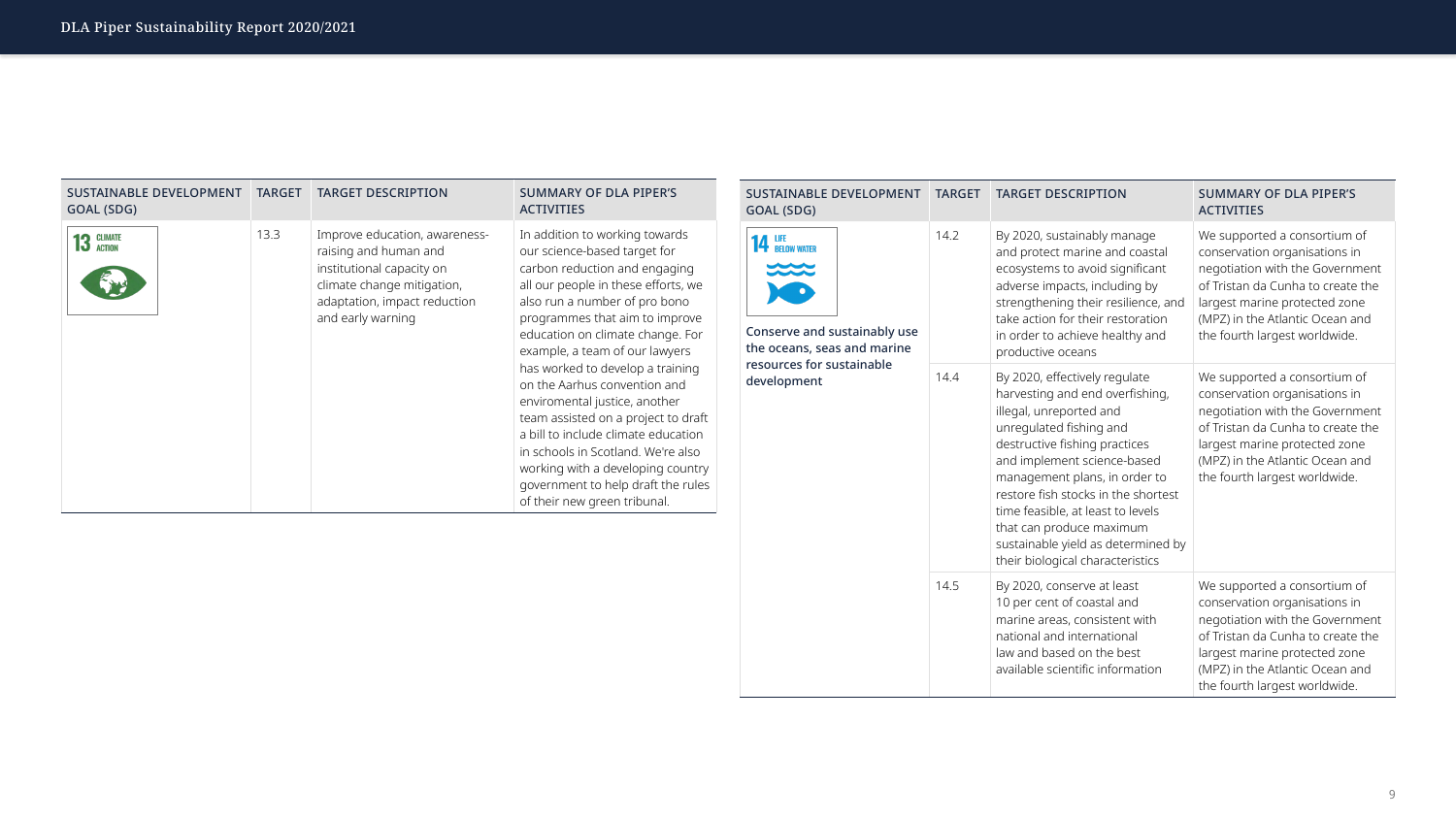

| SUSTAINABLE DEVELOPMENT<br>GOAL (SDG)                                                                                                          | <b>TARGET</b> | <b>TARGET DESCRIPTION</b>                                                                                                                                                                                                                                                   | <b>SUMMARY OF DLA PIPER'S</b><br><b>ACTIVITIES</b>                                                                                                                          | GOAL (SDG)                          | <b>SUSTAINABLE DEVELOPMENT</b> | <b>TARGET</b> | <b>TARGET DESCRIPTION</b>                                                                                                                                                                                       | <b>SUMMARY OF DLA PIPER'S</b><br><b>ACTIVITIES</b>                                                                                                                                                                                                                                                                                                                                                                                                                                                                                                                                                                                                                                                        |
|------------------------------------------------------------------------------------------------------------------------------------------------|---------------|-----------------------------------------------------------------------------------------------------------------------------------------------------------------------------------------------------------------------------------------------------------------------------|-----------------------------------------------------------------------------------------------------------------------------------------------------------------------------|-------------------------------------|--------------------------------|---------------|-----------------------------------------------------------------------------------------------------------------------------------------------------------------------------------------------------------------|-----------------------------------------------------------------------------------------------------------------------------------------------------------------------------------------------------------------------------------------------------------------------------------------------------------------------------------------------------------------------------------------------------------------------------------------------------------------------------------------------------------------------------------------------------------------------------------------------------------------------------------------------------------------------------------------------------------|
| $15$ UFE<br>$\rightarrow$<br>$\frac{1}{\sqrt{2}}$<br>Protect, restore and promote<br>sustainable use of terrestrial<br>ecosystems, sustainably | 15.1          | By 2020, ensure the conservation,<br>restoration and sustainable use of<br>terrestrial and inland freshwater<br>ecosystems and their services,<br>in particular forests, wetlands,<br>mountains and drylands, in<br>line with obligations under<br>international agreements | We are supporting the revising<br>of a developing country's water<br>pollution and hydrology laws and<br>have supported the annotation of<br>open land contracts in Africa. | 15 LIFE ON LAND<br>$\sim$<br>$\sim$ |                                | 15.7<br>15.8  | Take urgent action to end<br>poaching and trafficking of<br>protected species of flora<br>and fauna and address<br>both demand and supply of<br>illegal wildlife products                                       | We sit on the United for Wildlife<br>Banking and Transport Task<br>Forces. These are private-<br>sector collaborations aimed at<br>strengthening law enforcement<br>efforts to tackle illegal wildlife<br>trade globally. Together with<br>our project partners, the<br>Durrell Wildlife Conservation<br>Trust (Durrell) and TRAFFIC,<br>we are engaged in a two-year<br>programme to combat wildlife<br>crime in Sub-Saharan Africa, with<br>a focus on Madagascar. We're<br>also assisting the Government o<br>Madagascar and project partner<br>Durrell to develop a national crin<br>unit and a coordinated action<br>plan to combat poaching and<br>smuggling of endangered specie<br>in Madagascar. |
| manage forests, combat<br>desertification, and halt and<br>reverse land degradation and<br>halt biodiversity loss                              | 15.2          | By 2020, promote the<br>implementation of sustainable<br>management of all types of<br>forests, halt deforestation, restore<br>degraded forests and substantially<br>increase afforestation and<br>reforestation globally                                                   | We are supporting a developing<br>country in a comprehensive review<br>of legislation, regulations and<br>directives related to deforestation.                              |                                     |                                |               |                                                                                                                                                                                                                 |                                                                                                                                                                                                                                                                                                                                                                                                                                                                                                                                                                                                                                                                                                           |
|                                                                                                                                                |               |                                                                                                                                                                                                                                                                             |                                                                                                                                                                             |                                     |                                |               | By 2020, introduce measures<br>to prevent the introduction and<br>significantly reduce the impact of<br>invasive alien species on land and<br>water ecosystems and control or<br>eradicate the priority species | Our legal research is supporting<br>Durrell's long-standing Island<br>Restoration Programme<br>in Mauritius. Isolated from<br>mainland Mauritius, the islets'<br>delicate ecosystems are hugely<br>vulnerable to the threat of<br>invasive alien species.                                                                                                                                                                                                                                                                                                                                                                                                                                                 |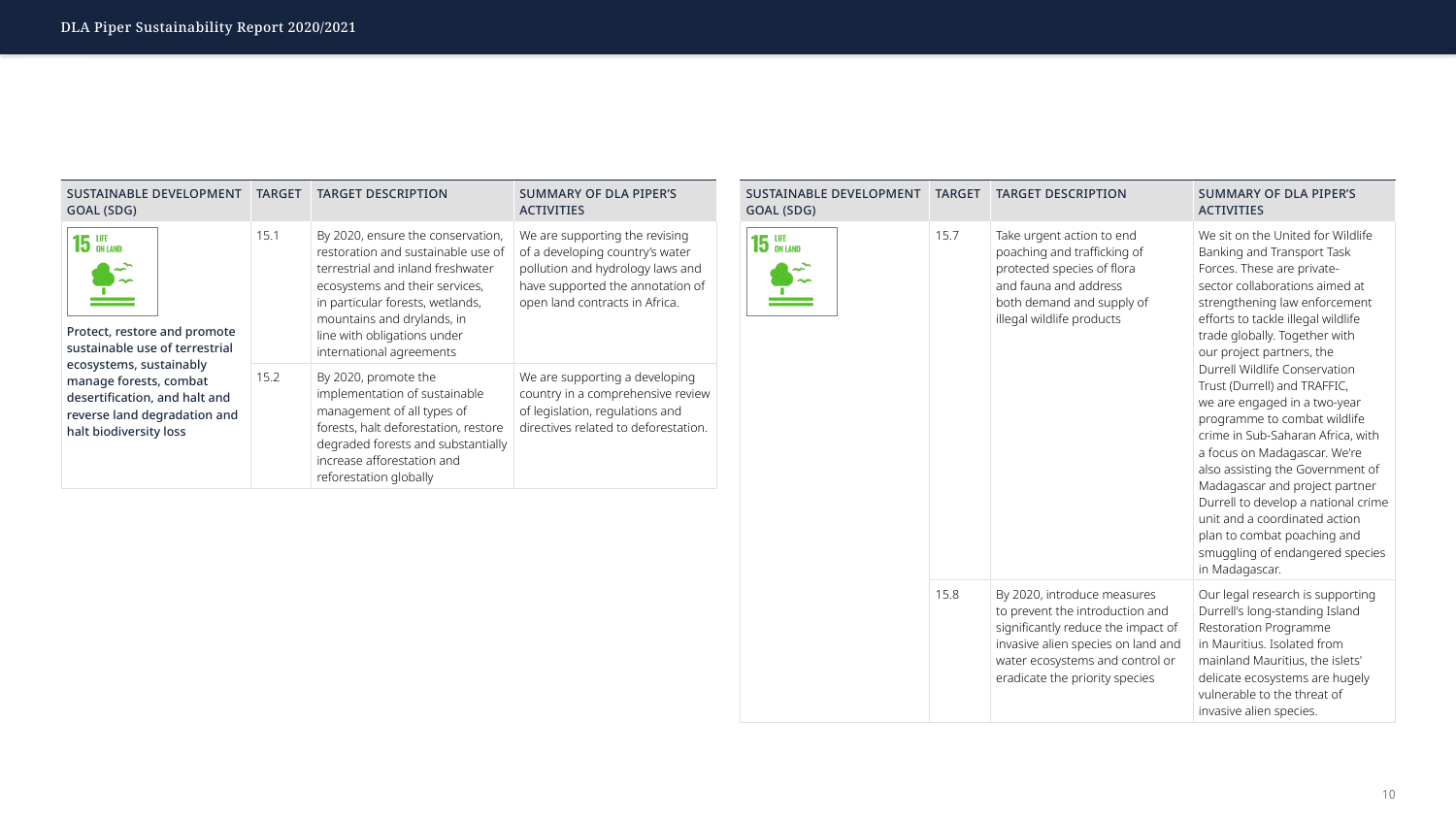| <b>SUSTAINABLE DEVELOPMENT</b><br>GOAL (SDG)                                                                                                                                                                                                                                   | <b>TARGET</b> | <b>TARGET DESCRIPTION</b>                                                           | <b>SUMMARY OF DLA PIPER'S</b><br><b>ACTIVITIES</b>                                                                                                                                                                                                                                                                                                                                                                                                                                                                                                                                                                                                                                                                                                                                      |
|--------------------------------------------------------------------------------------------------------------------------------------------------------------------------------------------------------------------------------------------------------------------------------|---------------|-------------------------------------------------------------------------------------|-----------------------------------------------------------------------------------------------------------------------------------------------------------------------------------------------------------------------------------------------------------------------------------------------------------------------------------------------------------------------------------------------------------------------------------------------------------------------------------------------------------------------------------------------------------------------------------------------------------------------------------------------------------------------------------------------------------------------------------------------------------------------------------------|
| <b>PEACE, JUSTICE</b><br>16<br><b>AND STRONG</b><br><b>INSTITUTIONS</b><br>Promote peaceful and<br>inclusive societies for<br>sustainable development,<br>provide access to justice<br>for all and build effective,<br>accountable and inclusive<br>institutions at all levels | 16.1          | Significantly reduce all forms<br>of violence and related<br>death rates everywhere | We are supporting the protectio<br>of girls in The Gambia from abus<br>and exploitation in early marriag<br>by providing technical assistance<br>to draft legislation to end child<br>marriage. We are also protectino<br>children in Mongolia from violen<br>through a review of the Mongoli<br>Child Protection Act to ensure<br>it is in line with the Convention<br>on the Rights of the Child and<br>international best practice.<br>We participate in several weekly<br>clinics where our lawyers<br>provide migration assistance to<br>individuals in domestic violence<br>situations. We've provided<br>governance advice to a grassroc<br>organisation in order to<br>implement restorative alternative<br>to current inadequate responses<br>to sexual and domestic violence. |



iroots ative ises

nce.

| <b>SUSTAINABLE DEVELOPMENT</b><br>GOAL (SDG) | <b>TARGET</b> | <b>TARGET DESCRIPTION</b>                                                                                                                                                                                              | <b>SUMMARY OF DLA PIPER'S</b><br><b>ACTIVITIES</b>                                                                                                                                                                                                                  |
|----------------------------------------------|---------------|------------------------------------------------------------------------------------------------------------------------------------------------------------------------------------------------------------------------|---------------------------------------------------------------------------------------------------------------------------------------------------------------------------------------------------------------------------------------------------------------------|
| $15$ an land                                 | 15.9          | By 2020, integrate ecosystem and<br>biodiversity values into national<br>and local planning, development<br>processes, poverty reduction<br>strategies and accounts                                                    | We've supported a developing<br>country in a comprehensive<br>review of legislation, regulations<br>and directives related to<br>deforestation. This programme<br>forms part of the government's<br>long-term plans to create a<br>climate-resilient green economy. |
|                                              | 15.c          | Enhance global support for<br>efforts to combat poaching and<br>trafficking of protected species,<br>including by increasing the<br>capacity of local communities<br>to pursue sustainable<br>livelihood opportunities | We are conducting research in<br>multiple countries on information<br>sharing to help identify, trace and<br>combat wildlife trafficking.                                                                                                                           |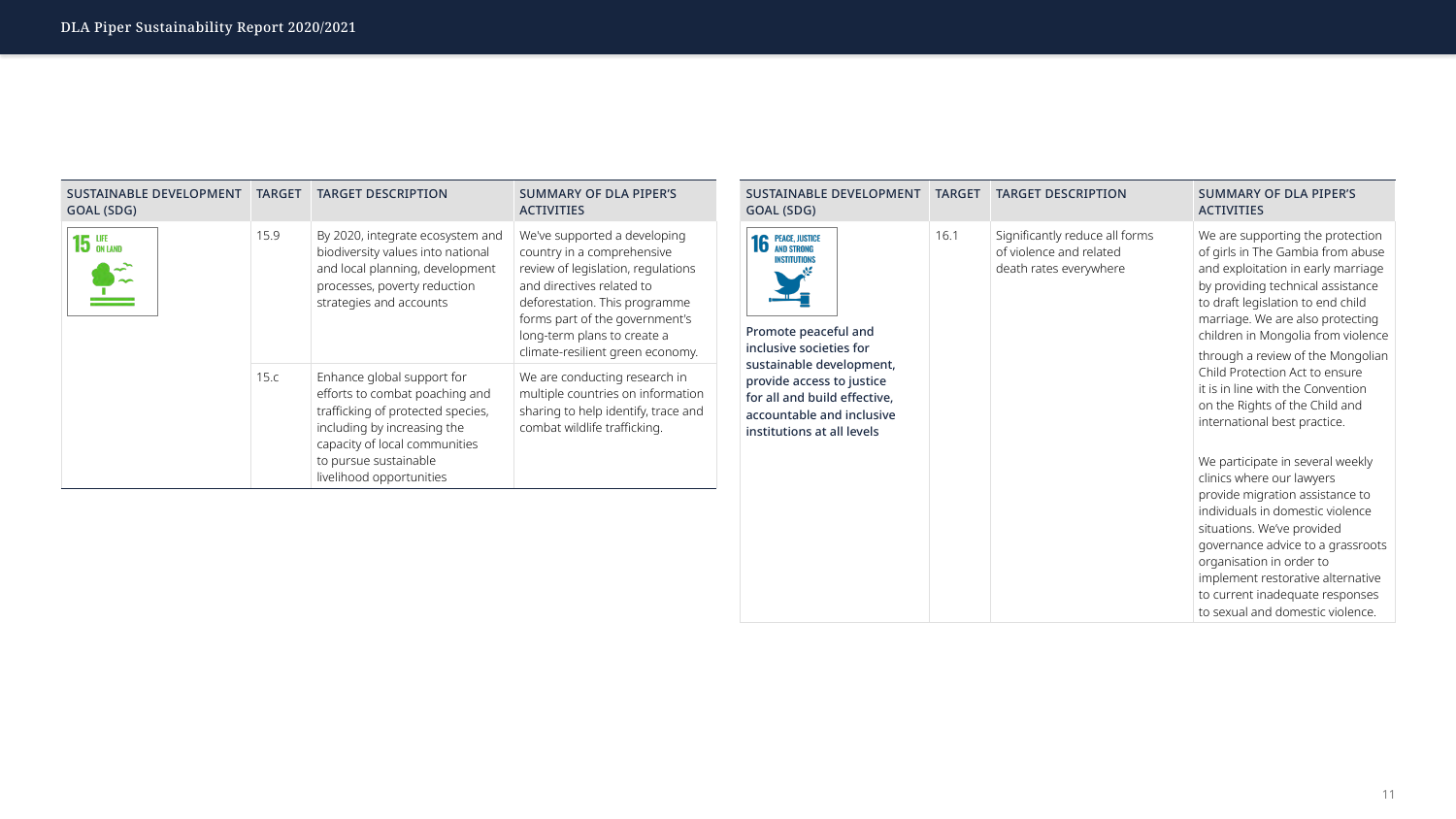

| <b>SUSTAINABLE DEVELOPMENT</b><br>GOAL (SDG)    | <b>TARGET</b> | <b>TARGET DESCRIPTION</b>                                                                            | <b>SUMMARY OF DLA PIPER'S</b><br><b>ACTIVITIES</b>                                                                                                                                                                                                                                                                                                                                                                                                                                                                                                                                      | <b>SUSTAINABLE DEVELOPMENT</b><br>GOAL (SDG)    | <b>TARGET</b> | <b>TARGET DESCRIPTION</b>                                                                                            | <b>SUMMARY OF DLA PIPER'S</b><br><b>ACTIVITIES</b>                                                                                                                                                                                                                                                                                                                                                                                                  |
|-------------------------------------------------|---------------|------------------------------------------------------------------------------------------------------|-----------------------------------------------------------------------------------------------------------------------------------------------------------------------------------------------------------------------------------------------------------------------------------------------------------------------------------------------------------------------------------------------------------------------------------------------------------------------------------------------------------------------------------------------------------------------------------------|-------------------------------------------------|---------------|----------------------------------------------------------------------------------------------------------------------|-----------------------------------------------------------------------------------------------------------------------------------------------------------------------------------------------------------------------------------------------------------------------------------------------------------------------------------------------------------------------------------------------------------------------------------------------------|
| <b>16 PEACE, JUSTICE</b><br><b>INSTITUTIONS</b> | 16.2          | End abuse, exploitation, trafficking<br>and all forms of violence against<br>and torture of children | We've contributed to a UN report<br>that aims to end abuse and<br>exploitation of children in the<br>context of sport. We've conducted<br>a review of laws in a developing<br>country, dealing with child sexual<br>exploitation and abuse, and<br>identification of key changes<br>needed to improve the current<br>laws. We've also prepared a report<br>on juvenile justice and children in<br>conflict with the law. Our ongoing<br>child justice drive for 115 children<br>in pretrial detention in Zambia<br>has helped resolve the cases of<br>44 children that were stalled due | <b>16 PEACE, JUSTICE</b><br><b>INSTITUTIONS</b> | 16.3          | Promote the rule of law at the<br>national and international levels<br>and ensure equal access to justice<br>for all | Some project examples include<br>helping to create a natural<br>language processor to allow lay<br>rightsholders to write about the<br>legal issues and have Artificial<br>Intelligence (AI) assess what the<br>legal problem is; supporting Firs<br>Nations in relation to tenancy<br>and employment issues; clinics<br>providing advice to vulnerable<br>clients such as migrants; taking<br>complex family reunification cas<br>and many others. |
|                                                 |               |                                                                                                      | to systemic failure. Working with<br>UNICEF and other partners we<br>are developing information and<br>advocacy materials that will help<br>reduce the numbers of children in<br>pretrial detention in Zambia and<br>other countries.                                                                                                                                                                                                                                                                                                                                                   |                                                 |               |                                                                                                                      |                                                                                                                                                                                                                                                                                                                                                                                                                                                     |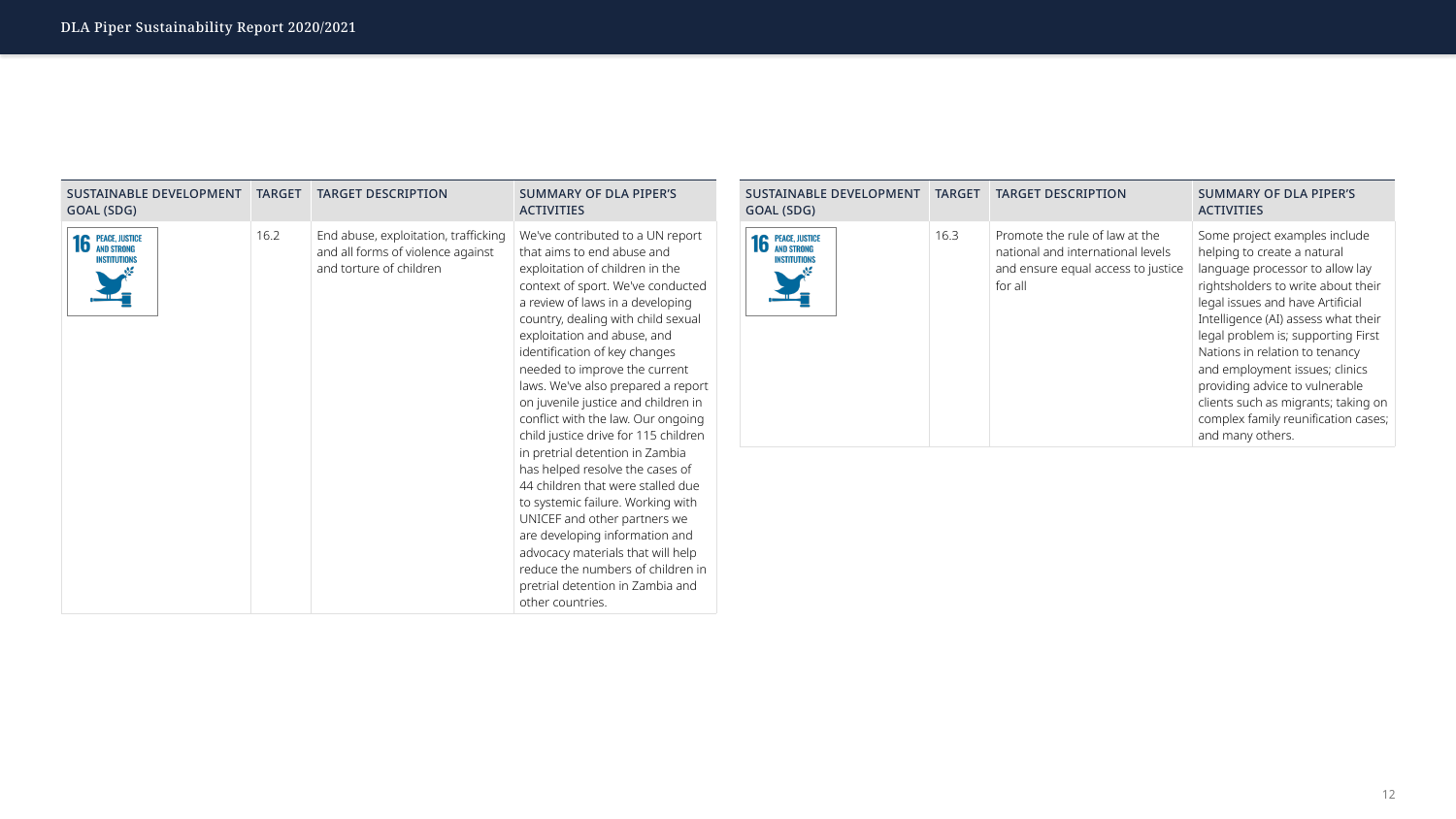



| <b>SUSTAINABLE DEVELOPMENT</b><br>GOAL (SDG)    | <b>TARGET</b> | <b>TARGET DESCRIPTION</b>                                                                                                                                      | <b>SUMMARY OF DLA PIPER'S</b><br><b>ACTIVITIES</b>                                                                                                                                                                                                                                                                                                                                                                                                             | <b>SUSTAINABLE DEVELOPMENT</b><br>GOAL (SDG)    | <b>TARGET</b> | <b>TARGET DESCRIPTION</b>                                         | <b>SUMMARY OF DLA PIPER'S</b><br><b>ACTIVITIES</b>                                                                                                                                                                                                                                                                                                                                                                                                                                                  |
|-------------------------------------------------|---------------|----------------------------------------------------------------------------------------------------------------------------------------------------------------|----------------------------------------------------------------------------------------------------------------------------------------------------------------------------------------------------------------------------------------------------------------------------------------------------------------------------------------------------------------------------------------------------------------------------------------------------------------|-------------------------------------------------|---------------|-------------------------------------------------------------------|-----------------------------------------------------------------------------------------------------------------------------------------------------------------------------------------------------------------------------------------------------------------------------------------------------------------------------------------------------------------------------------------------------------------------------------------------------------------------------------------------------|
| <b>16 PEACE, JUSTICE</b><br><b>INSTITUTIONS</b> | 16.4          | Significantly reduce illicit financial<br>and arms flows, strengthen the<br>recovery and return of stolen<br>assets and combat all forms of<br>organised crime | With Liberty Asia, we have<br>advocated in a white paper for<br>increased financial regulation<br>in Hong Kong markets and<br>strengthened practices for<br>identification and eliminating<br>social risk which, in turn, will help<br>reducing illicit money flows and<br>exploitation of people. We have<br>supported Oxfam to contribute<br>to the Arms Trade Treaty<br>negotiations, and subsequent<br>efforts to improve implementation<br>of the treaty. | <b>16 PEACE, JUSTICE</b><br><b>INSTITUTIONS</b> | 16.5          | Substantially reduce corruption<br>and bribery in all their forms | At DLA Piper, we enforce a strict<br>anti-bribery and corruption polic<br>which applies to all our people<br>globally and take a zero toleranc<br>approach to breaches. We also<br>expect our business partners to<br>have similar policies which apply<br>to all dealings with, on behalf<br>of, or involving DLA Piper and<br>have a clause in our standard<br>terms of business with clients<br>which sets out our anti-bribery<br>and corruption policy and our<br>expectations of our clients. |
|                                                 |               |                                                                                                                                                                | With the Royal Foundation of the<br>Duke and Duchess of Cambridge<br>and Prince Harry on behalf of the<br>United for Wildlife collaboration,<br>we are helping to reduce the<br>illegal money flows associated<br>with the illegal wildlife trade by<br>strengthening illegal wildlife<br>legislation and its enforcement<br>in a number of countries<br>including Vietnam, Thailand,<br>Myanmar and Namibia.                                                  |                                                 |               |                                                                   | We advise business and NGOs<br>globally on best practice<br>anti bribery and corruption<br>approaches, and regularly<br>host events for companies<br>and other stakeholders<br>outlining and promoting best<br>practice on this subject.<br>We're hosting a 'train the trainer'<br>anti-corruption programme in Ea<br>Africa and tackling illegal wildlife<br>trade in Sub-Saharan Africa.                                                                                                          |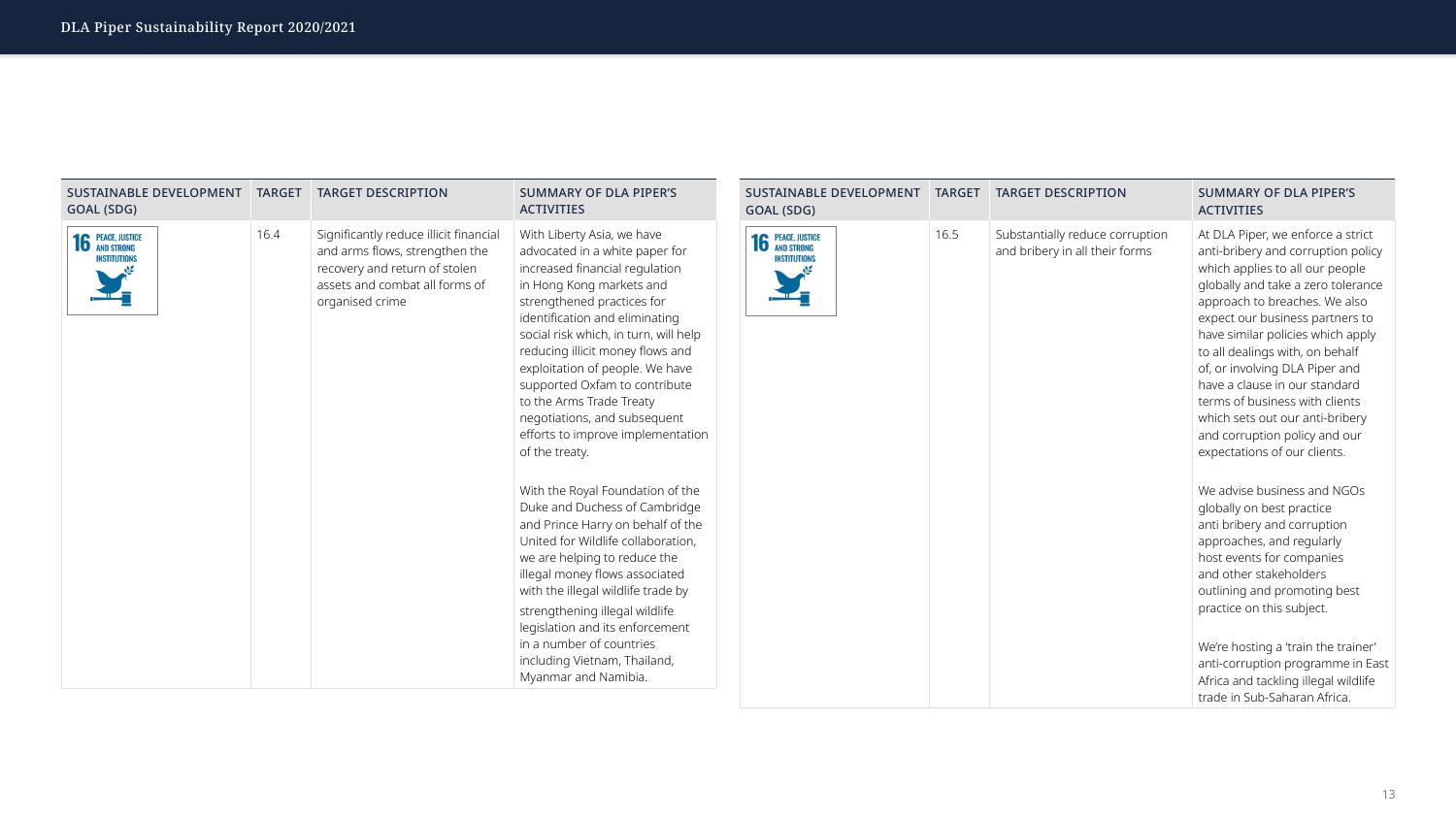

| <b>SUSTAINABLE DEVELOPMENT</b><br>GOAL (SDG)    | <b>TARGET</b> | <b>TARGET DESCRIPTION</b>                                                       | <b>SUMMARY OF DLA PIPER'S</b><br><b>ACTIVITIES</b>                                                                                                                                                                                                                                                                                                                                                                                                                                        | <b>SUSTAINABLE DEVELOPMENT</b><br>GOAL (SDG)    | <b>TARGET</b> | <b>TARGET DESCRIPTION</b>                                                                                                                                 | <b>SUMMARY OF DLA PIPER'S</b><br><b>ACTIVITIES</b>                                                                                                                                                                                                                                                                                                                                                  |
|-------------------------------------------------|---------------|---------------------------------------------------------------------------------|-------------------------------------------------------------------------------------------------------------------------------------------------------------------------------------------------------------------------------------------------------------------------------------------------------------------------------------------------------------------------------------------------------------------------------------------------------------------------------------------|-------------------------------------------------|---------------|-----------------------------------------------------------------------------------------------------------------------------------------------------------|-----------------------------------------------------------------------------------------------------------------------------------------------------------------------------------------------------------------------------------------------------------------------------------------------------------------------------------------------------------------------------------------------------|
| <b>16 PEACE, JUSTICE</b><br><b>INSTITUTIONS</b> | 16.6          | Develop effective, accountable<br>and transparent institutions at<br>all levels | We've conducted research<br>covering 17 countries on fair<br>trial and access to justice for<br>accused persons; we've analysed<br>a developing country's criminal<br>procedure and evidence code<br>to identify the gaps from a<br>defense procedural perspective<br>and drafted recommendations<br>to the legislator.                                                                                                                                                                   | <b>16 PEACE, JUSTICE</b><br><b>INSTITUTIONS</b> | 16.9          | By 2030, provide legal identity for<br>all, including birth registration                                                                                  | We participate in Birth Certificat<br>Clinics, providing birth registrati<br>and certificates to vulnerable<br>clients; we've assisted migrants<br>to change their name within<br>Australia to help provide them<br>protection and a safe identify;<br>we've conducted research<br>for a global statelessness<br>database, and supported<br>specific birth registration<br>and statelessness cases. |
|                                                 | 16.7          | Ensure responsive, inclusive,<br>participatory and representative               | We've provided advice to a<br>developing country on draft laws<br>of public participation in the<br>legislative process.<br>We have advised the $q7+$ (a<br>voluntary association of fragile<br>countries that have been<br>affected by conflict, but which<br>are transitioning to the next<br>stage of development) to help<br>unite conflict and post-conflict<br>affected countries and change<br>the way that the developed<br>world channels its aid and<br>development programmes. |                                                 |               |                                                                                                                                                           |                                                                                                                                                                                                                                                                                                                                                                                                     |
|                                                 |               | decision-making at all levels                                                   |                                                                                                                                                                                                                                                                                                                                                                                                                                                                                           |                                                 | 16.10         | Ensure public access to<br>information and protect<br>fundamental freedoms,<br>in accordance with<br>national legislation and<br>international agreements | We have contributed to a projed<br>on Freedom of Information<br>requests relating to the use<br>of mobile biometric print<br>scanning and data sharing,<br>with aims to ensure public<br>access to information and the<br>protection of fundamental<br>freedoms. We've also supported<br>the safeguarding of Freedom<br>of Information and disclosure<br>requests in various jurisdictions          |
|                                                 |               |                                                                                 |                                                                                                                                                                                                                                                                                                                                                                                                                                                                                           |                                                 |               |                                                                                                                                                           |                                                                                                                                                                                                                                                                                                                                                                                                     |